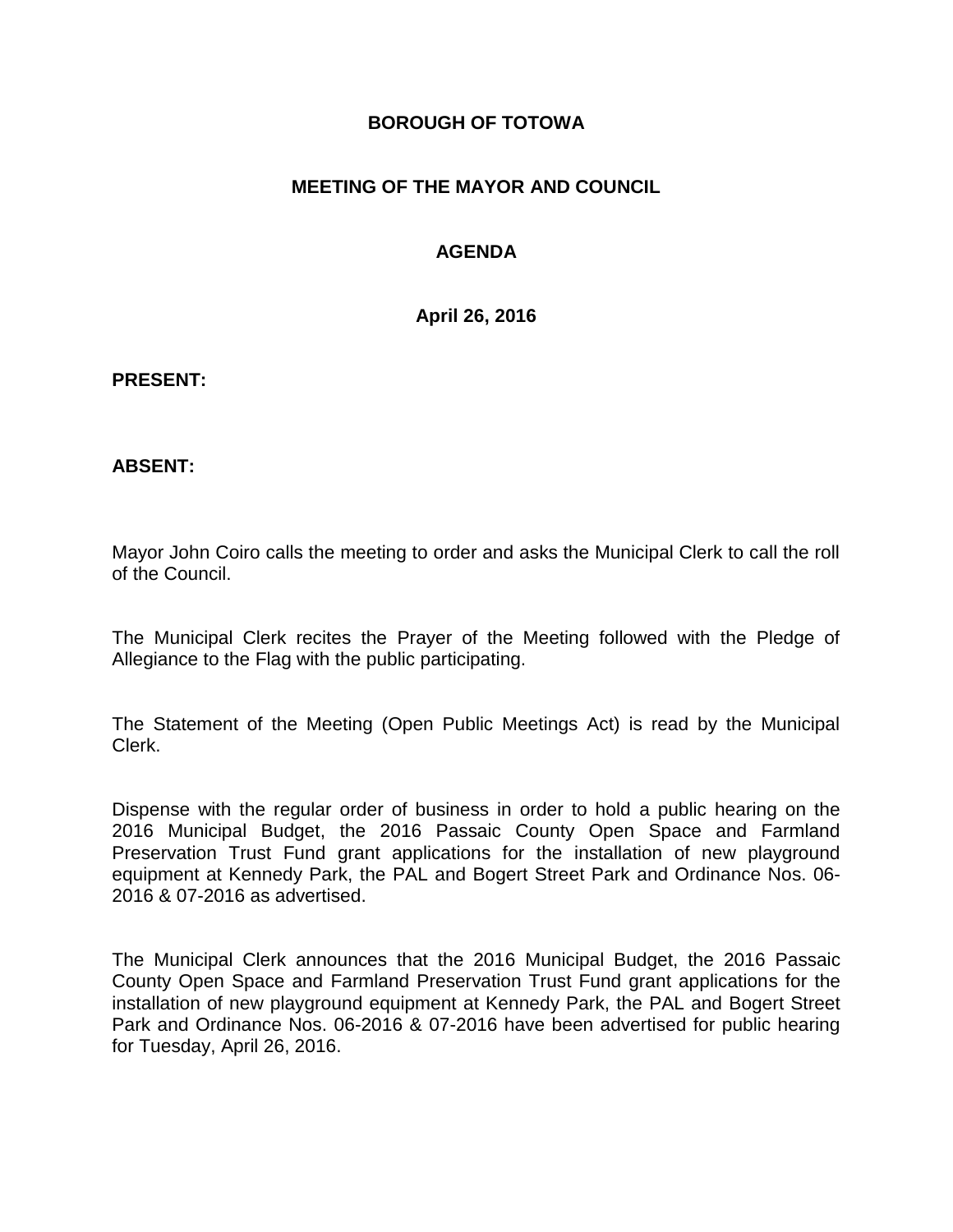The Municipal Clerk reads the Municipal Budget Notice.

Resolution To Waive The Reading In Full Of The 2016 Municipal Budget.

Open public hearing.

Mayor Coiro asks if any citizens wish to be heard on the 2016 Municipal Budget.

# **CITIZENS HEARD:**

Close public hearing.

Resolution To Adopt The 2016 Municipal Budget.

The Municipal Clerk reads the Open Space Public Hearing Notice.

Open public hearing.

Mayor Coiro asks if any citizens wish to be heard on the 2016 Open Space grant applications.

## **CITIZENS HEARD:**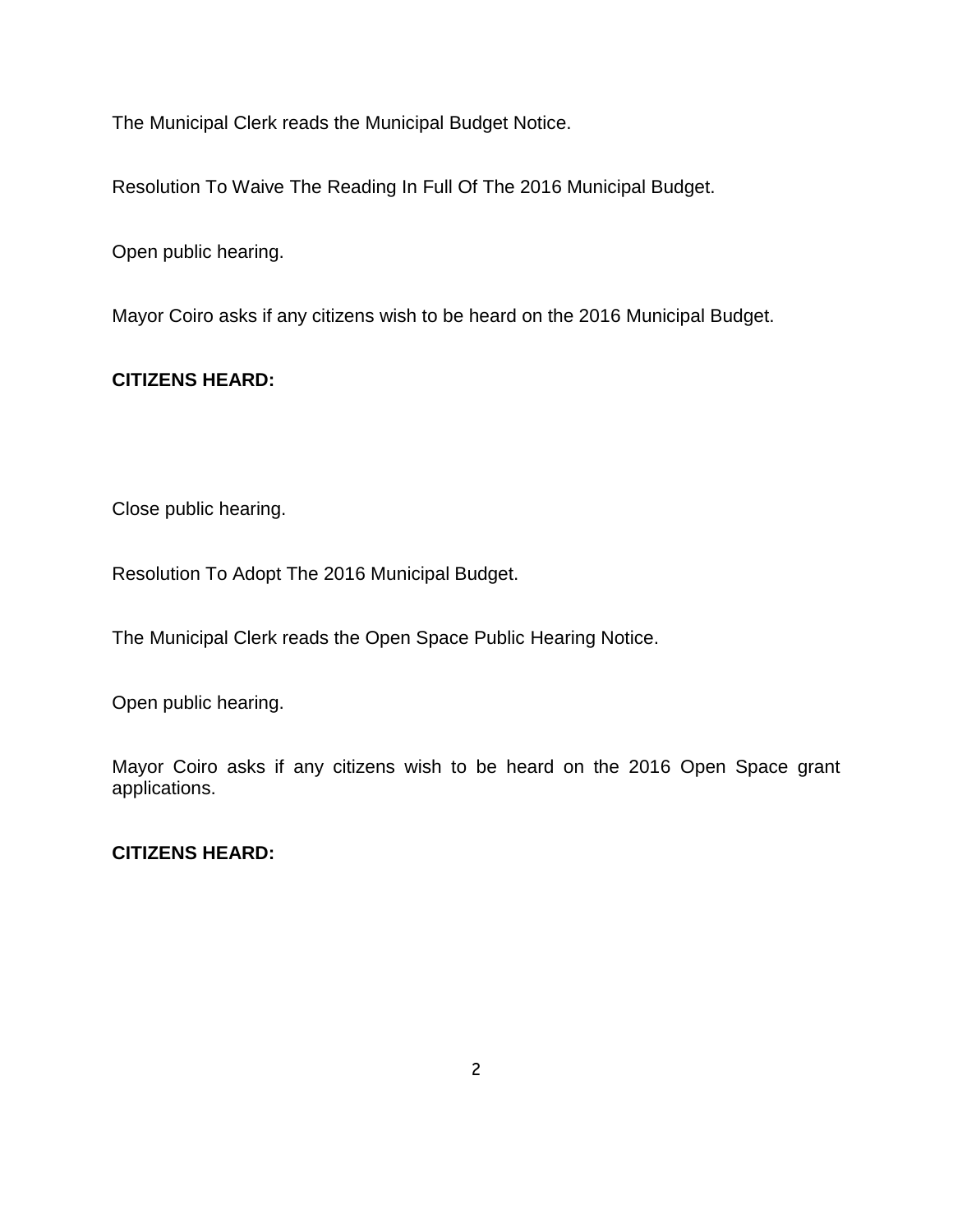Close public hearing.

Resolution endorsing submission of the 2016 Passaic County Open Space and Farmland Preservation Trust Fund grant applications for the installation of new playground equipment at Kennedy Park, the PAL and Bogert Street Park.

The Municipal Clerk reads the legal notice and the title of Ordinance No. 06-2016 (Ethics).

Open public hearing.

Mayor Coiro asks if any citizens wish to be heard on Ordinance No. 06-2016.

## **CITIZENS HEARD:**

Close public hearing.

The Municipal Clerk reads Ordinance No. 06-2016 by title.

Adopt Ordinance No. 06-2016.

The Municipal Clerk reads the legal notice and the title of Ordinance No. 07-2016 (Amend Salary Ordinance).

Open public hearing.

Mayor Coiro asks if any citizens wish to be heard on Ordinance No. 07-2016.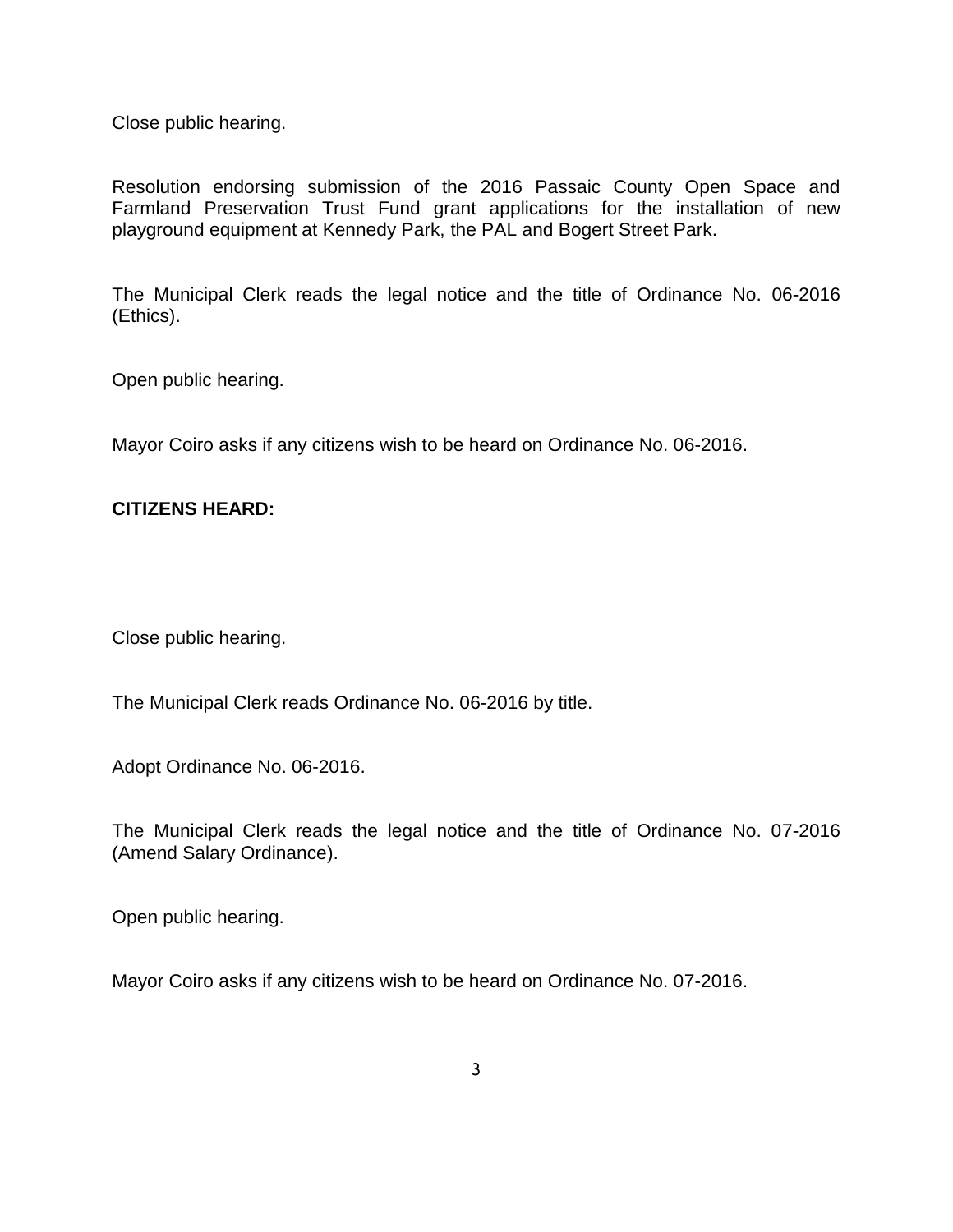## **CITIZENS HEARD:**

Close public hearing.

The Municipal Clerk reads Ordinance No. 07-2016 by title.

Adopt Ordinance No. 07-2016.

Revert to the regular order of business.

Report from Members of the Council, Municipal Clerk and Municipal Attorney.

**CITIZENS HEARD:**

Minutes of the Mayor and Council for the meeting of April 12, 2016.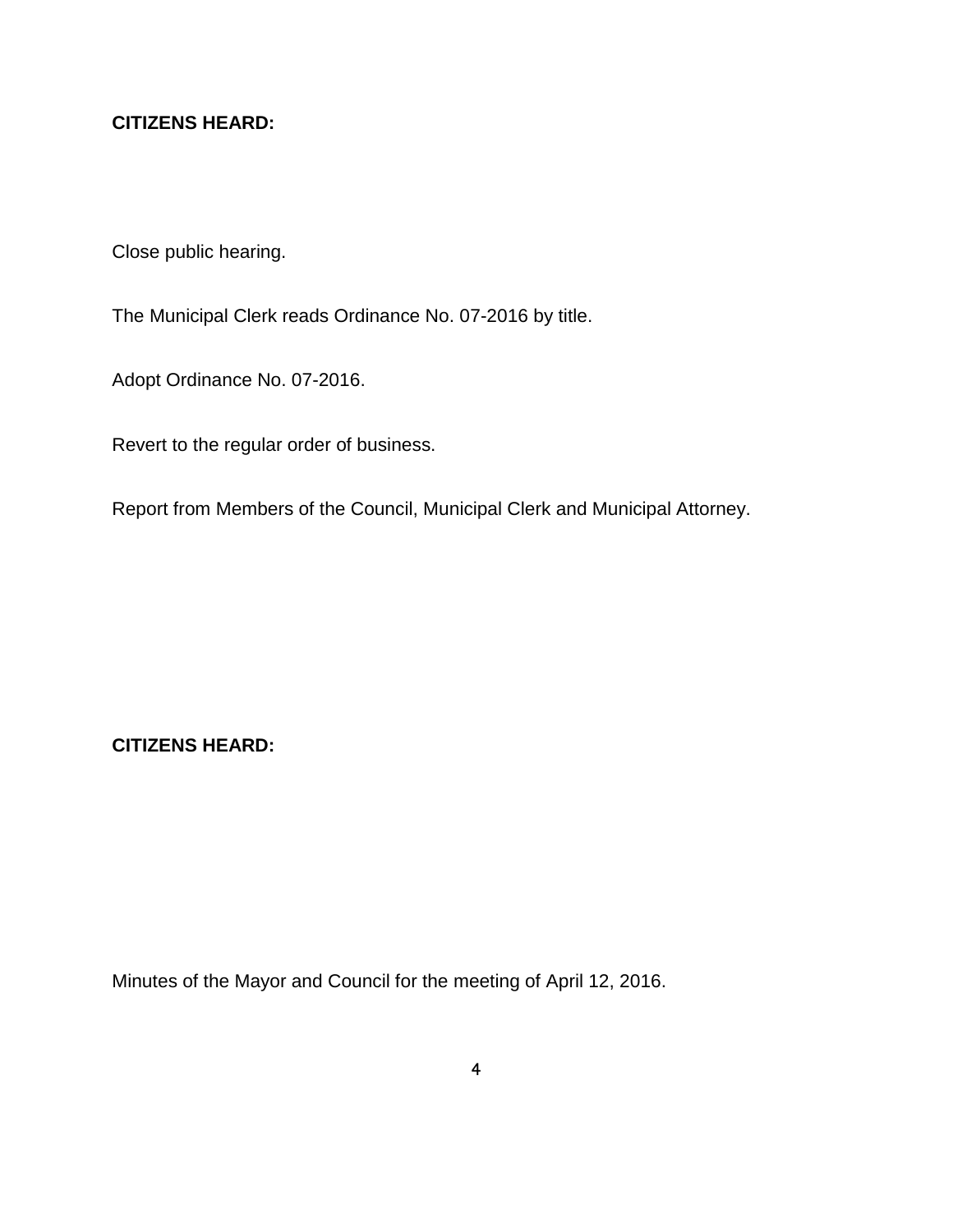## **COMMITTEE ON FINANCE: PICARELLI, D'ANGELO, FONTANELLA.**

Resolution No. 2016-10 for the payment of bills.

Resolution To Amend Resolution No. 14-2016 Designating Official Signatories For Municipal Court General Account And Bail Account Checks.

Resolution endorsing the submission of the 2016 Recycling Tonnage Grant Application and Recycling Tax Identification Statement to the New Jersey Department of Environmental Protection.

Authorize the Borough Clerk and Borough Attorney to re-advertise for RFP's for 2016 Tax Appeal Consultant Services.

## **COMMITTEE ON PUBLIC SAFETY: PUGLISE, FONTANELLA, BUCHER.**

Resolution Authorizing The Purchase And Delivery Of Two Vehicles For The Borough Of Totowa Police Department.

Fireman's application, the purchase of fireman's equipment and authorize a fireman's physical for Brian J. Cappadonna for Fire Rescue Company No. 4.

Letter from the Passaic County Prosecutor inviting the Mayor and Council to attend the 19<sup>th</sup> Annual Candlelight Vigil to be held on Sunday, May 1, 2016 from 3:00-5:00 p.m. at the Passaic County Community College.

### **COMMITTEE ON PUBLIC WORKS: D'ANGELO, PUGLISE, ANDRIANI.**

Accept the bids for the Hobart Place Improvements.

Recommendation of the Committee to adopt a resolution to award the contract/reject the bids for the Hobart Place Improvements.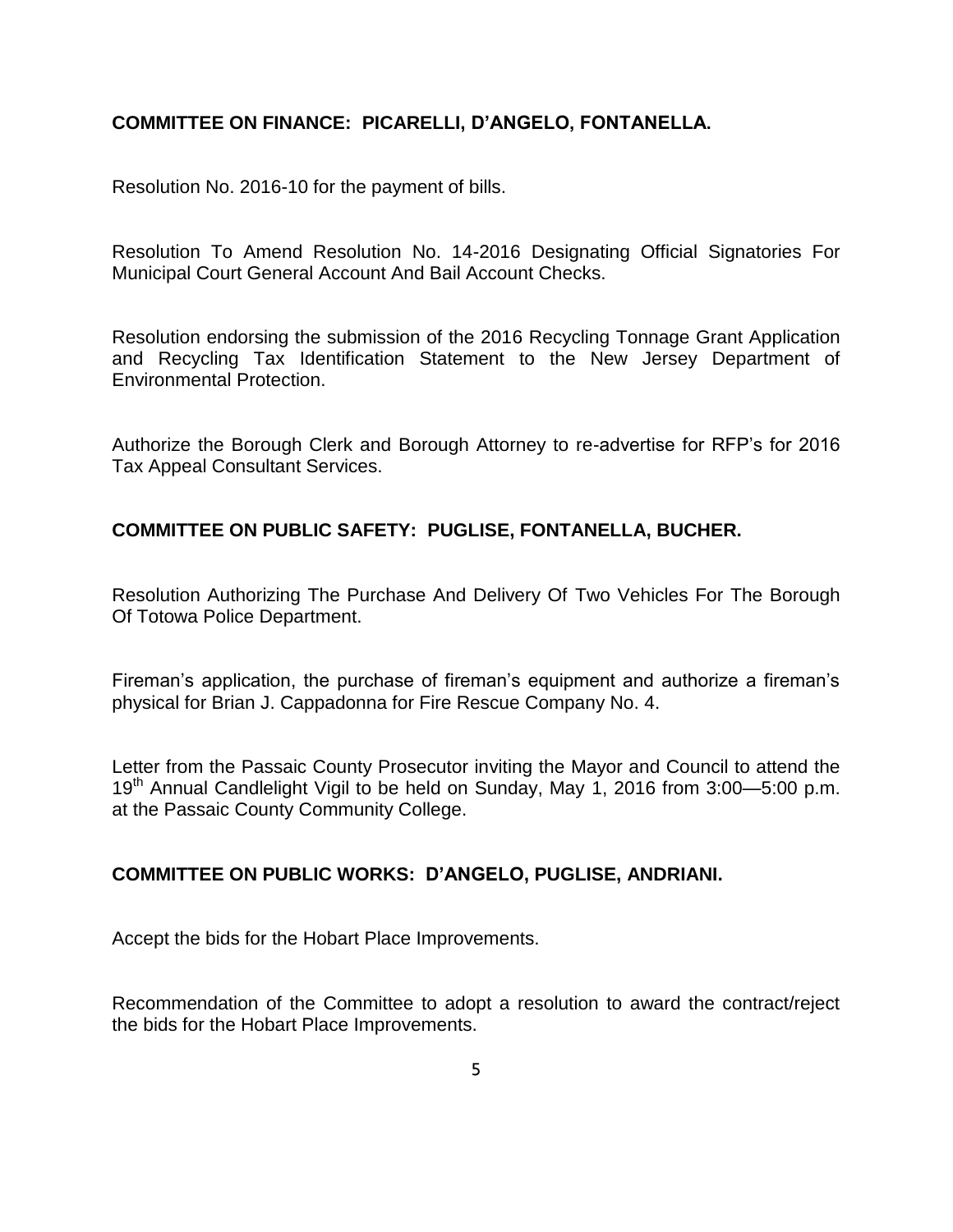Recommendation of DPW Superintendent Jim Niland for a grade increase for DPW Laborer Domenick Coiro from Grade 5 to Grade 4, effective April 27, 2016.

Resolution Authorizing Additional Environmental Services For 43 Norwood Terrace For The CDBG-DR Program.

### **COMMITTEE ON ENG. & PUB. PROPERTY: FONTANELLA, ANDRIANI, D'ANGELO.**

Payment Estimate No. 4 in the amount of \$14,602.00 to Envirocon, Inc. for the Municipal Complex Generator Project.

## **COMMITTEE ON LIAISON & INSPECTION: ANDRIANI, BUCHER, PICARELLI.**

Resolution Authorizing Professional Engineering Services For The Tennis Court At Lincoln Fields.

Recommendation of the Committee to hire a pool secretary.

Resolution To Reject The Engineer's Recommendation For On-Site Improvements Performance Bond—Reduction No. 1 For Digital Realty Trust.

### **COMMITTEE ON LEG. & ORDINANCES: BUCHER, PICARELLI, PUGLISE.**

Introduce on first reading and advertise for public hearing Chapter 415 Entitled "Zoning And Land Use", Article XVIII, "R-AH Affordable Housing District" and refer to the Planning Board for their review and comments.

Introduce on first reading and advertise for public hearing Chapter 415 Entitled "Zoning And Land Use", Article XIX, "AHD Adult Housing District Overlay Zone" and refer to the Planning Board for their review and comments.